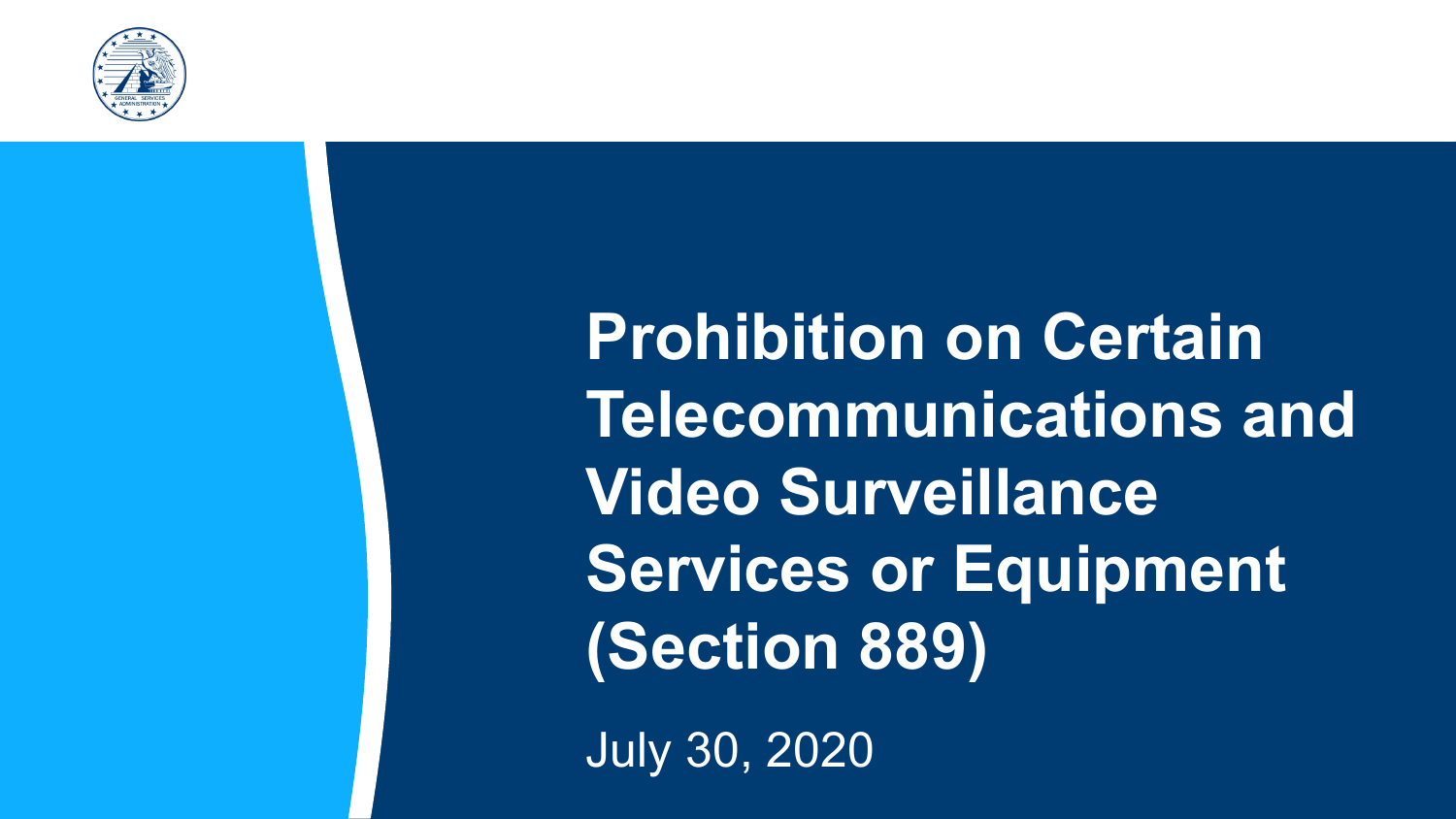#### **Section 889 and the Threat**

- On August 13, 2018, Congress passed the John S. McCain National Defense Authorization Act (NDAA) for Fiscal Year 2019
	- Section 889 of the NDAA includes two prohibitions regarding certain telecommunications and video surveillance equipment and services (telecom)
- According to the National Counterintelligence and Security Center and the 2019 Worldwide Threat Assessment of the Intelligence Community, Chinese intelligence and security services may use Chinese information technology firms and their equipment as routine and systemic espionage platforms
- The increasing reliance on foreign-owned or controlled equipment and services, and reliance on those that present national security concerns, creates vulnerabilities in U.S. supply chains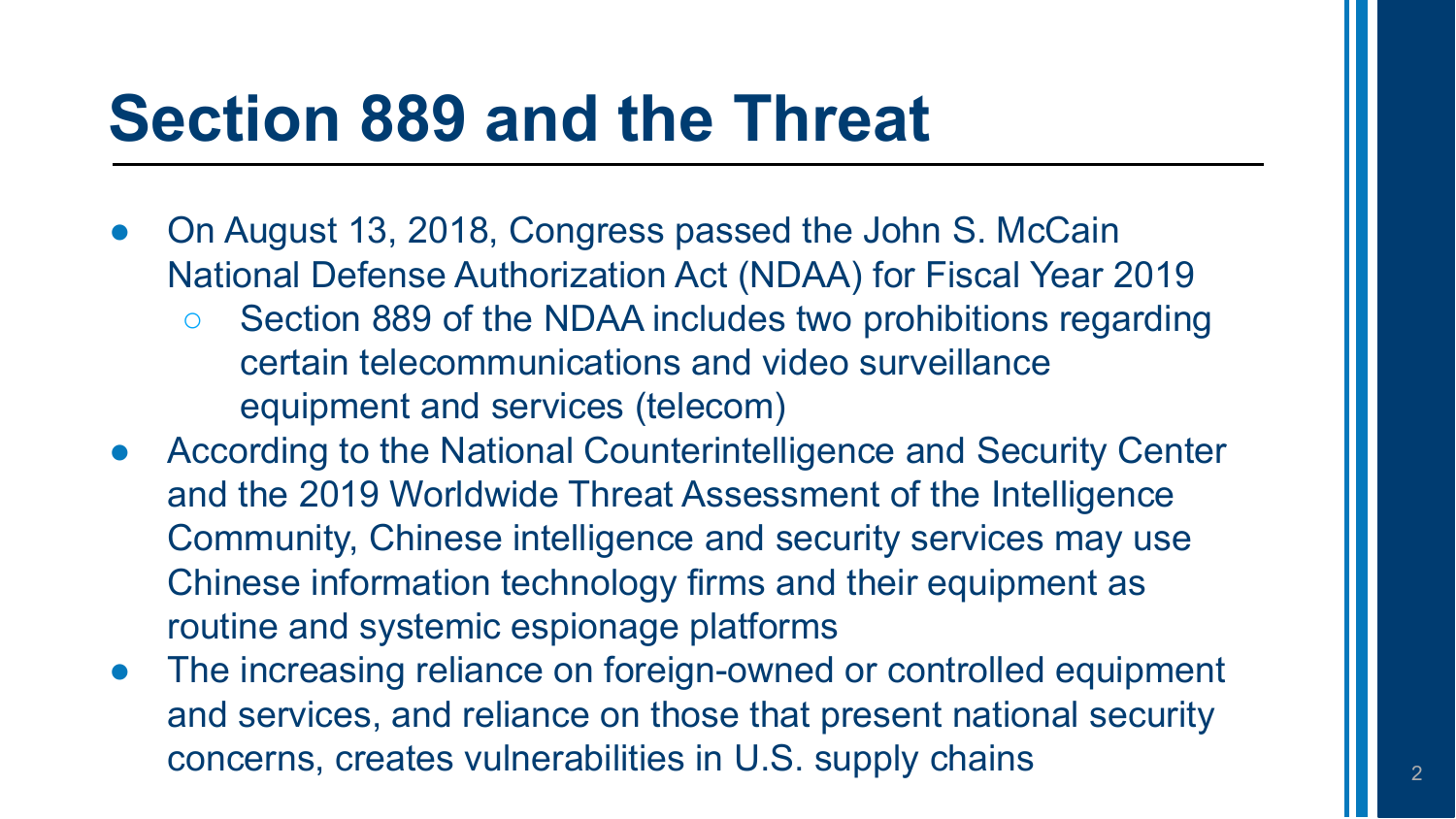### **Section 889 Part A**

- Effective **August 13, 2019**, the Government may not obtain (through a contract or other instrument) certain telecommunications equipment or services produced by the following companies or their subsidiaries and affiliates:
	- Huawei Technologies Company
	- ZTE Corporation
	- Hytera Communications Corporation
	- Hangzhou Hikvision Digital Technology Company
	- Dahua Technology Company

#### **THE GOVERNMENT CANNOT OBTAIN PROHIBITED TELECOM**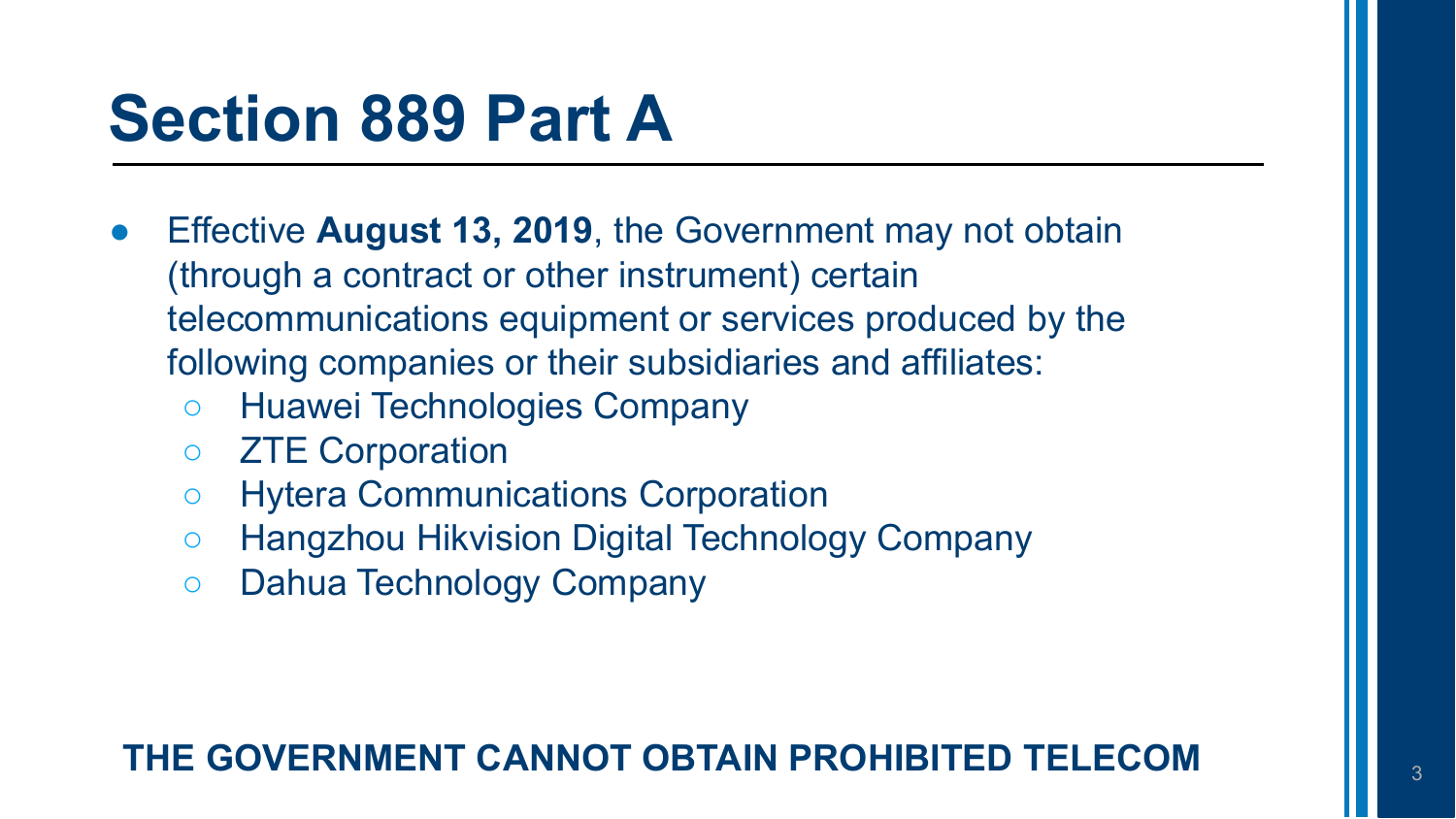### **Section 889 Part B**

- Effective **August 13, 2020**, the Government may not contract with an entity that uses telecommunications equipment or services, as a substantial or essential component of any system, or as critical technology as part of any system, produced by any of the Chinese companies listed on slide 3
	- Use is "regardless of whether that use is in performance of a Federal contract"
- Section 889 Part B applies to **every sector**: no matter what your company makes or sells, come August 13, 2020, **all** systems your company uses must be checked for prohibited telecommunications equipment and services

#### **CONTRACTORS CANNOT USE PROHIBITED TELECOM**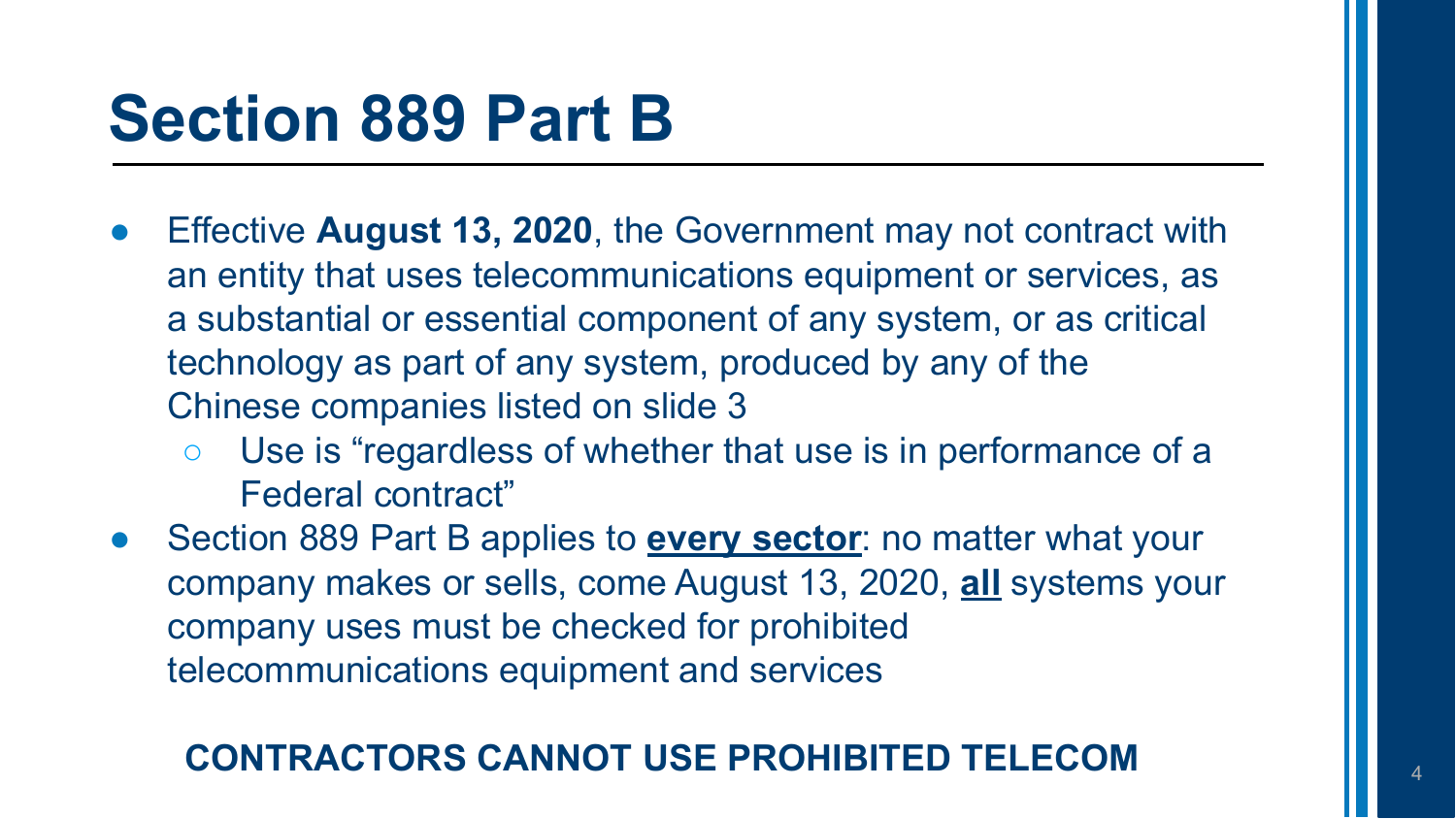## **Interim FAR Rules -- Parts A and B**

- Added Section 889 Parts A and B to the FAR ([FAR 4.2102](https://www.acquisition.gov/content/part-4-administrative-and-information-matters#id1989G0M30N0))
- The FAR clarified that Section 889 Parts A and B also apply to:
	- $\circ$  Commercial items ([FAR 12.301\(d\)\(6\)\)](https://www.acquisition.gov/content/part-12-acquisition-commercial-items#i1113145)
	- Micro-purchases ([FAR 13.201\(j\)](https://www.acquisition.gov/content/part-13-simplified-acquisition-procedures#i1111870))
- The FAR now includes:
	- A representation provision ([FAR 52.204-24](https://www.acquisition.gov/content/part-52-solicitation-provisions-and-contract-clauses#id1989I600I4C))
	- A SAM representation provision ([FAR 52.204-26](https://www.acquisition.gov/content/part-52-solicitation-provisions-and-contract-clauses#id19CAC0P0ESS))
		- Another interim FAR rule is anticipated to add Section 889 Part B requirements, pending technological update to SAM.gov
	- A reporting clause ([FAR 52.204-25](https://www.acquisition.gov/content/part-52-solicitation-provisions-and-contract-clauses#unique_2058868924))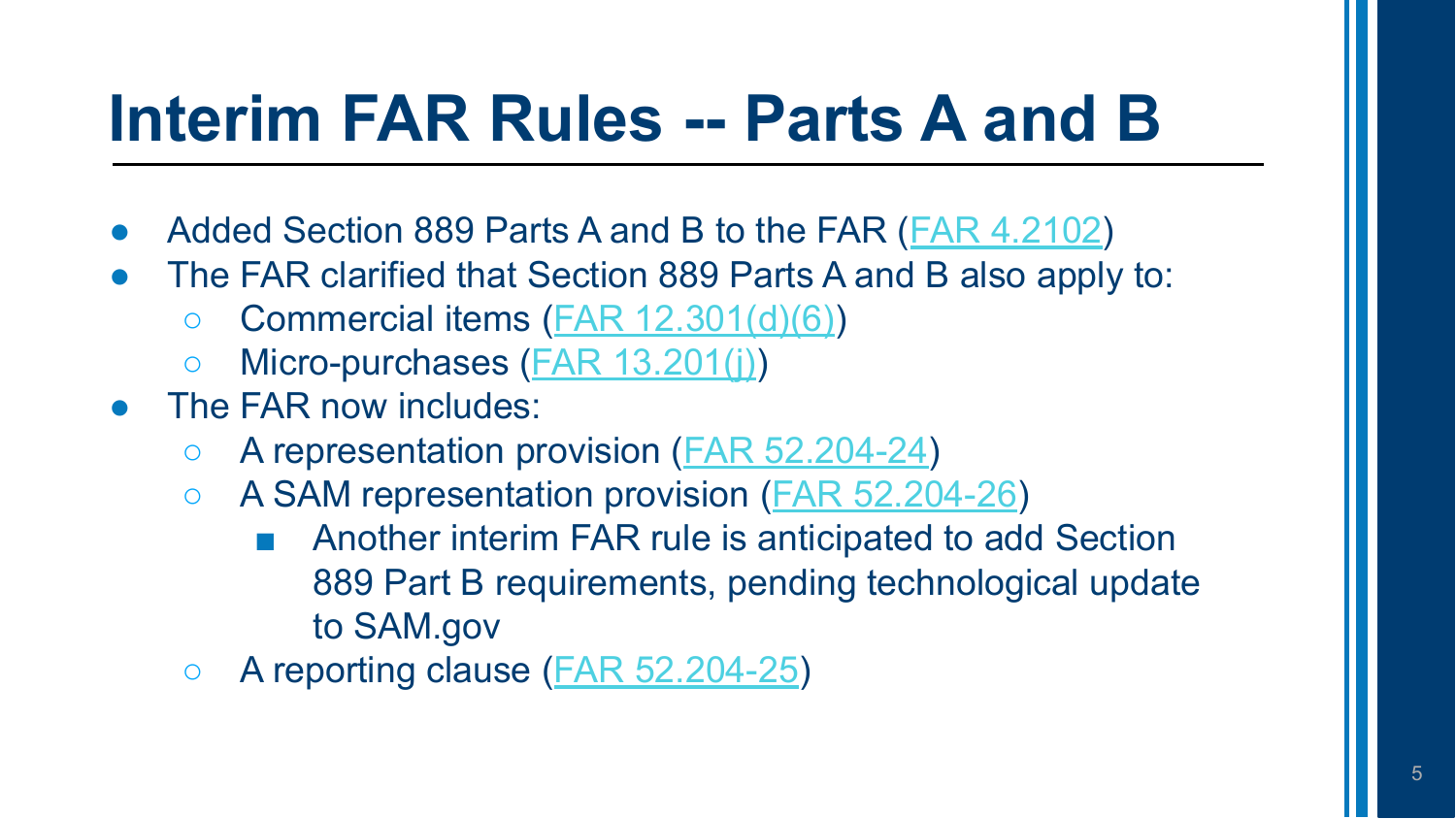# **Representation Provision (-24)**

- Representation provision in all solicitations ([FAR 52.204-24](https://www.acquisition.gov/content/part-52-solicitation-provisions-and-contract-clauses#id1989I600I4C)):
	- Representation based on "reasonable inquiry"
		- An inquiry designed to uncover any information in the entity's possession about the identity of the producer or provider of prohibited telecom used by the entity; there's no need for an internal or third-party audit
	- Requires offerors to **represent** whether they will or will not provide prohibited telecommunications equipment or services to the Government (FAR 52.204-24(d)(1))
	- Requires offerors to **represent** whether they do or do not use prohibited telecommunications equipment or services, regardless of whether that use is in performance of a Federal contract (FAR 52.204-24(d)(2))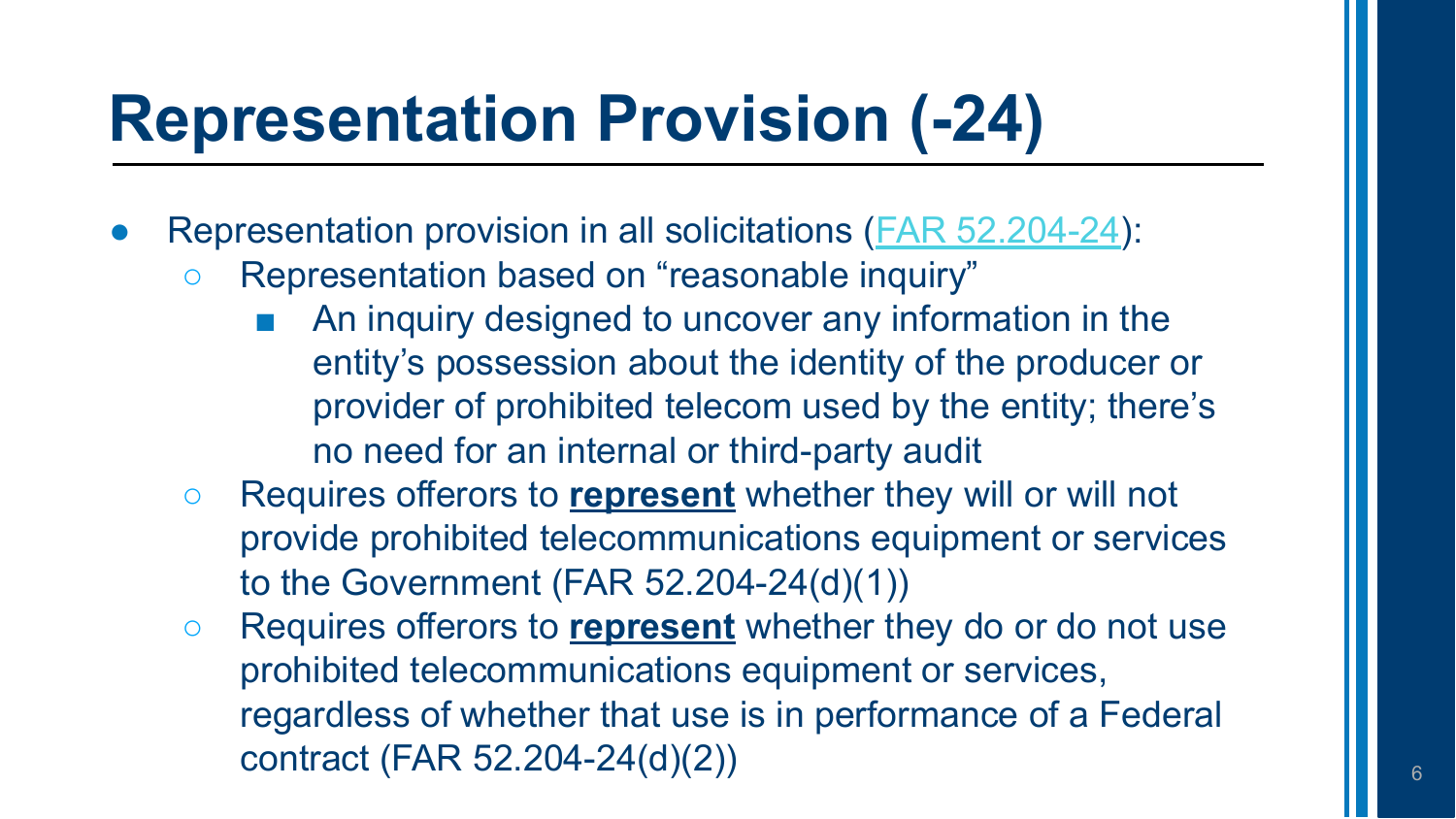# **Annual (SAM) Representation (-26)**

- Annual (SAM) representation provision in all solicitations ([FAR](https://www.acquisition.gov/content/part-52-solicitation-provisions-and-contract-clauses#id19CAC0P0ESS) [52.204-26\)](https://www.acquisition.gov/content/part-52-solicitation-provisions-and-contract-clauses#id19CAC0P0ESS):
	- Requires entities to **represent** whether they do or do not provide prohibited telecommunications equipment or services to the Government (FAR 52.204-26(c)(1))
	- Eventually will require entities to **represent** whether they do or do not use prohibited telecommunications equipment or services, regardless of whether that use is in performance of a Federal contract (FAR 52.204-26(c)(2))
- Once SAM is updated, if an entity **represents** in SAM that it **does not provide** and **does not use** prohibited telecommunications equipment or services, it will only need to re-represent annually (it does not respond to [FAR 52.204-24](https://www.acquisition.gov/content/part-52-solicitation-provisions-and-contract-clauses#id1989I600I4C) when submitting offers)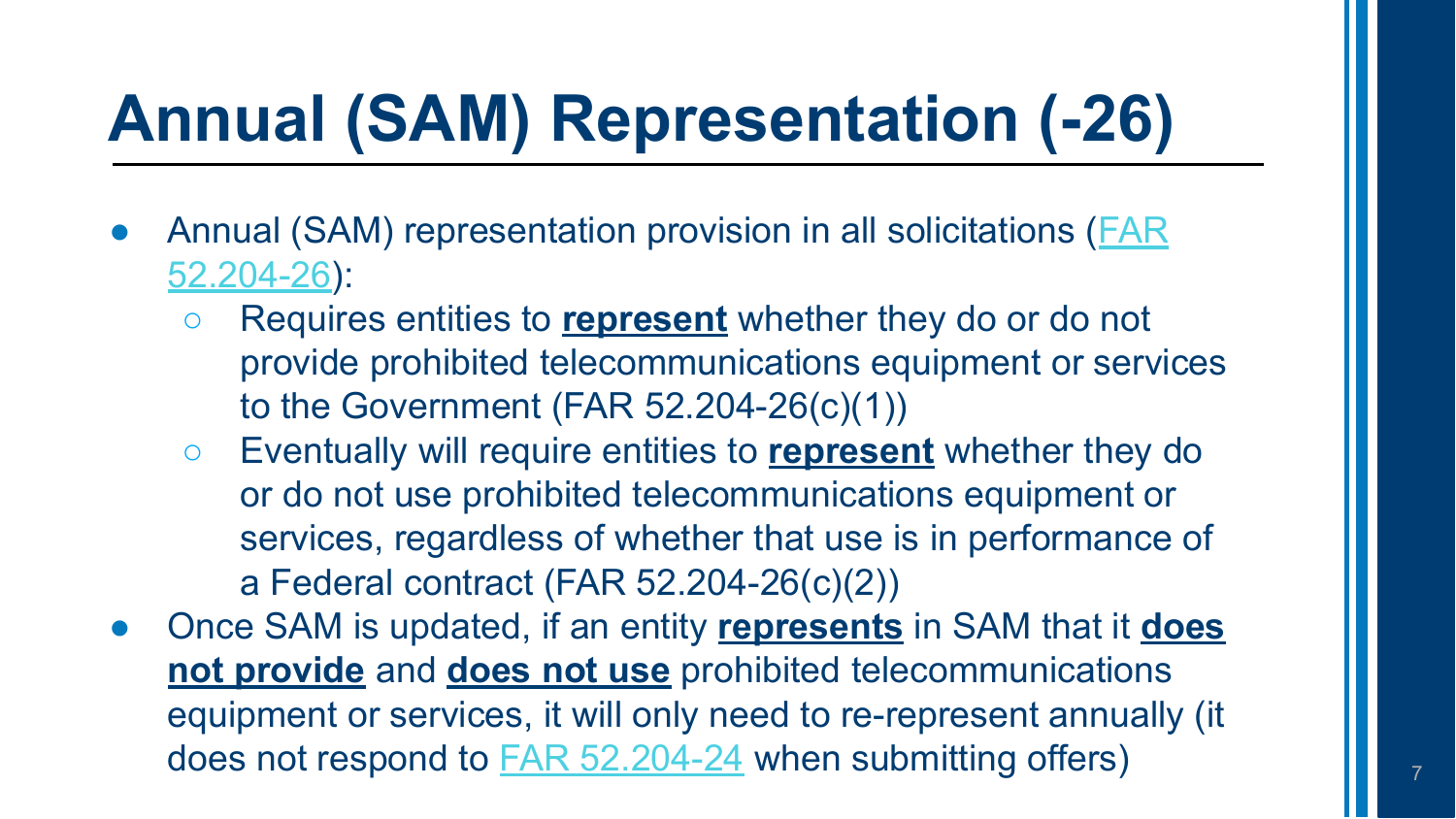# **Reporting Clause (-25)**

- Reporting clause in all new and existing contracts ([FAR](https://www.acquisition.gov/content/part-52-solicitation-provisions-and-contract-clauses#unique_2058868924) [52.204-25\)](https://www.acquisition.gov/content/part-52-solicitation-provisions-and-contract-clauses#unique_2058868924):
	- Requires contractors and subcontractors to **notify** the Government if they identify that prohibited telecommunications equipment or services are **used during contract performance** (FAR 52.204-25(d)(1))
	- This reporting requirement was not changed by the Section 889 Part B FAR rule that goes into effect on August 13, 2020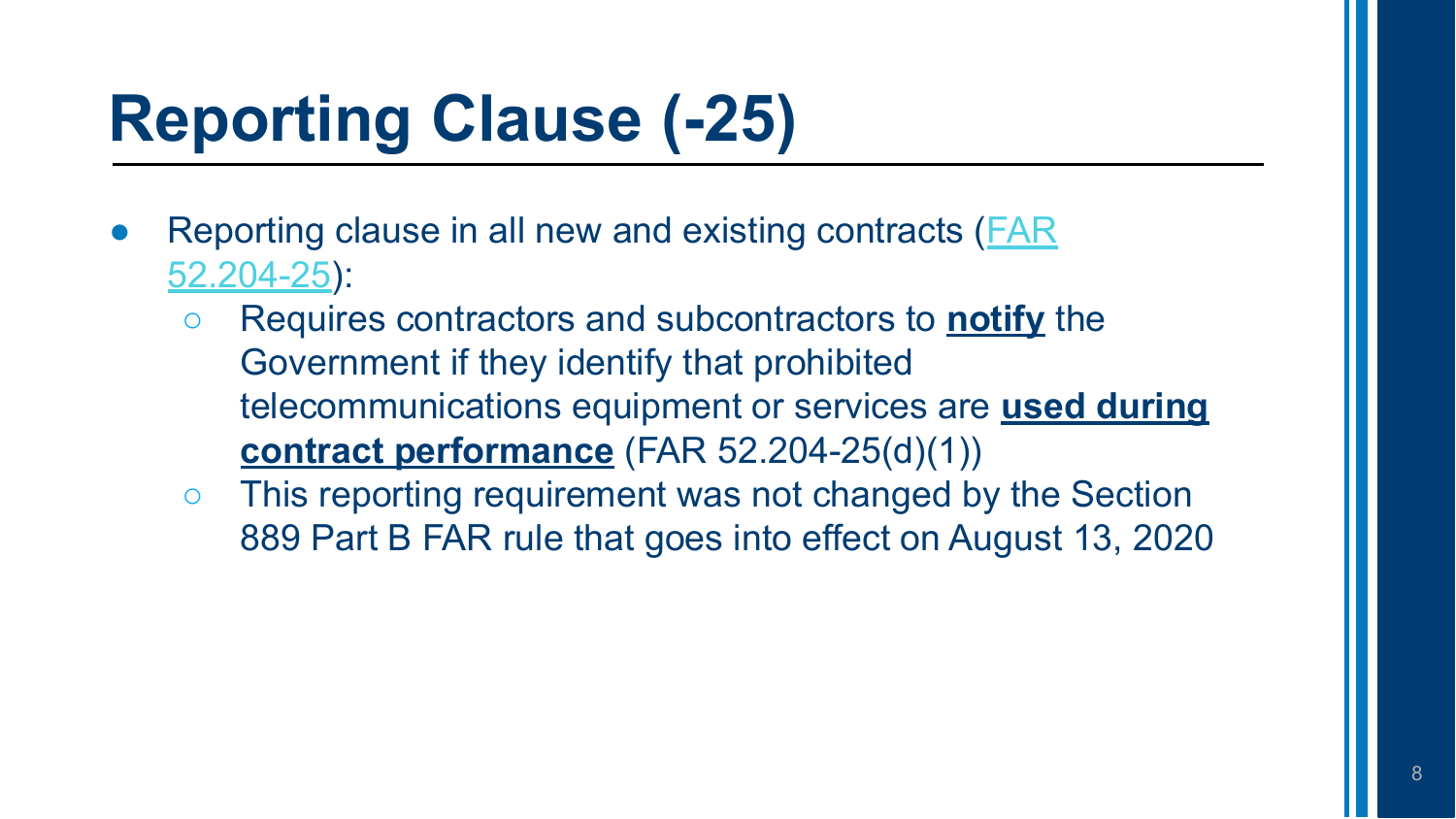#### **Waivers**

- The Director of National Intelligence may waive Section 889 for "national security interests"
- Agency-granted waivers (delayed implementation):
	- Agency heads may, on a one-time basis for each contractor, delay the effect of Section 889 Part A through August 13, 2021
	- Agency heads may, on a one-time basis for each contractor, delay the effect of Section 889 Part B through August 13, 2022
	- The statute and FAR rule impose additional restrictions to prevent agency-granted waivers from being a means of bypassing the prohibitions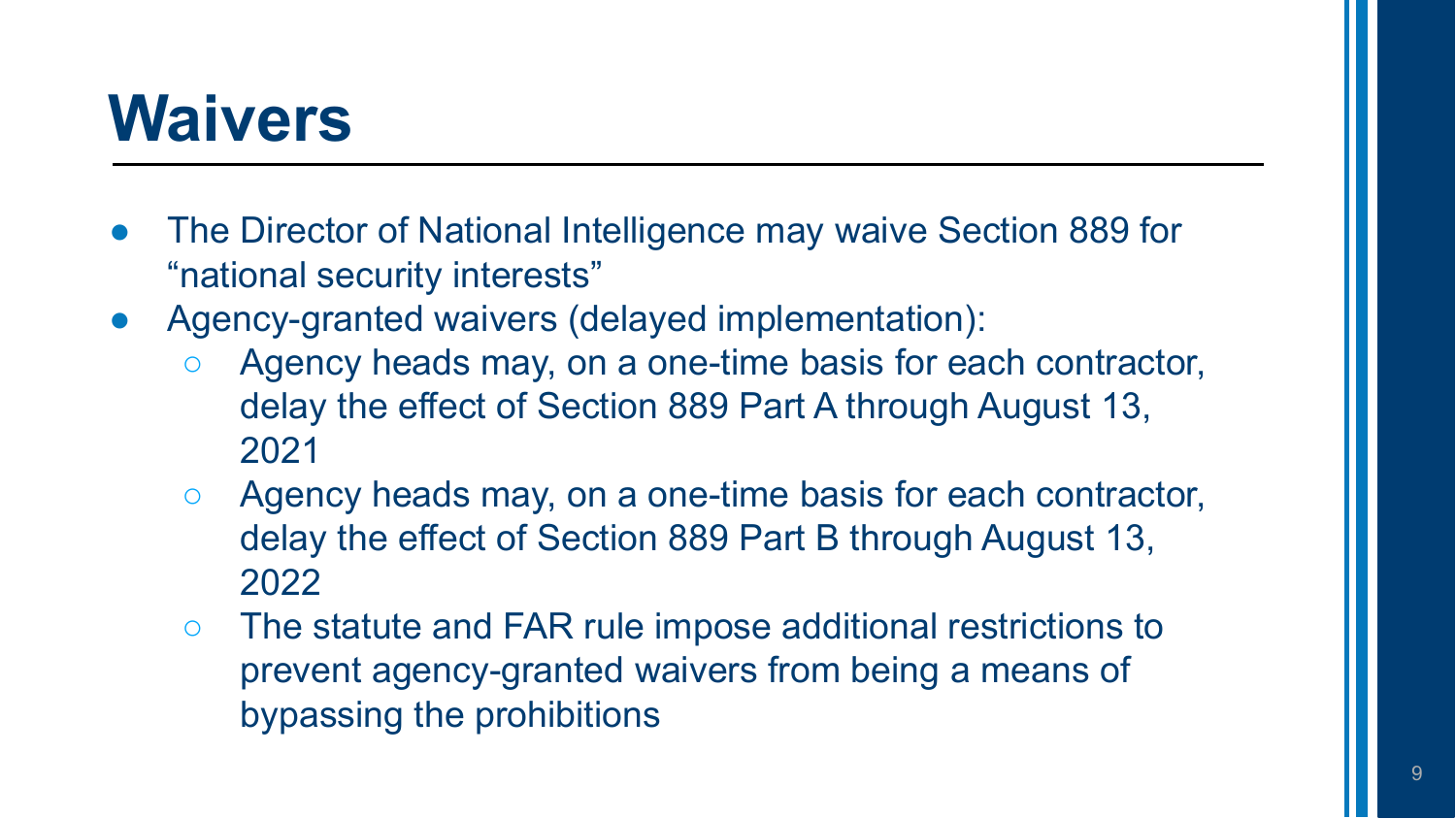# **Agency-Granted Waivers**

- To grant waivers, each agency must designate a senior agency official for SCRM and participate in the FASC's information-sharing environment
- **Each waiver must include:** 
	- A compelling justification for additional time needed
	- A full and complete laydown of, and a phase-out plan to eliminate, the covered telecom from the offeror/contractor
	- An ODNI determination that granting the waiver will not adversely affect U.S. national security
	- 15-day advanced notification to the FASC and ODNI
- Agencies must notify Congress within 30 days of issuance of a waiver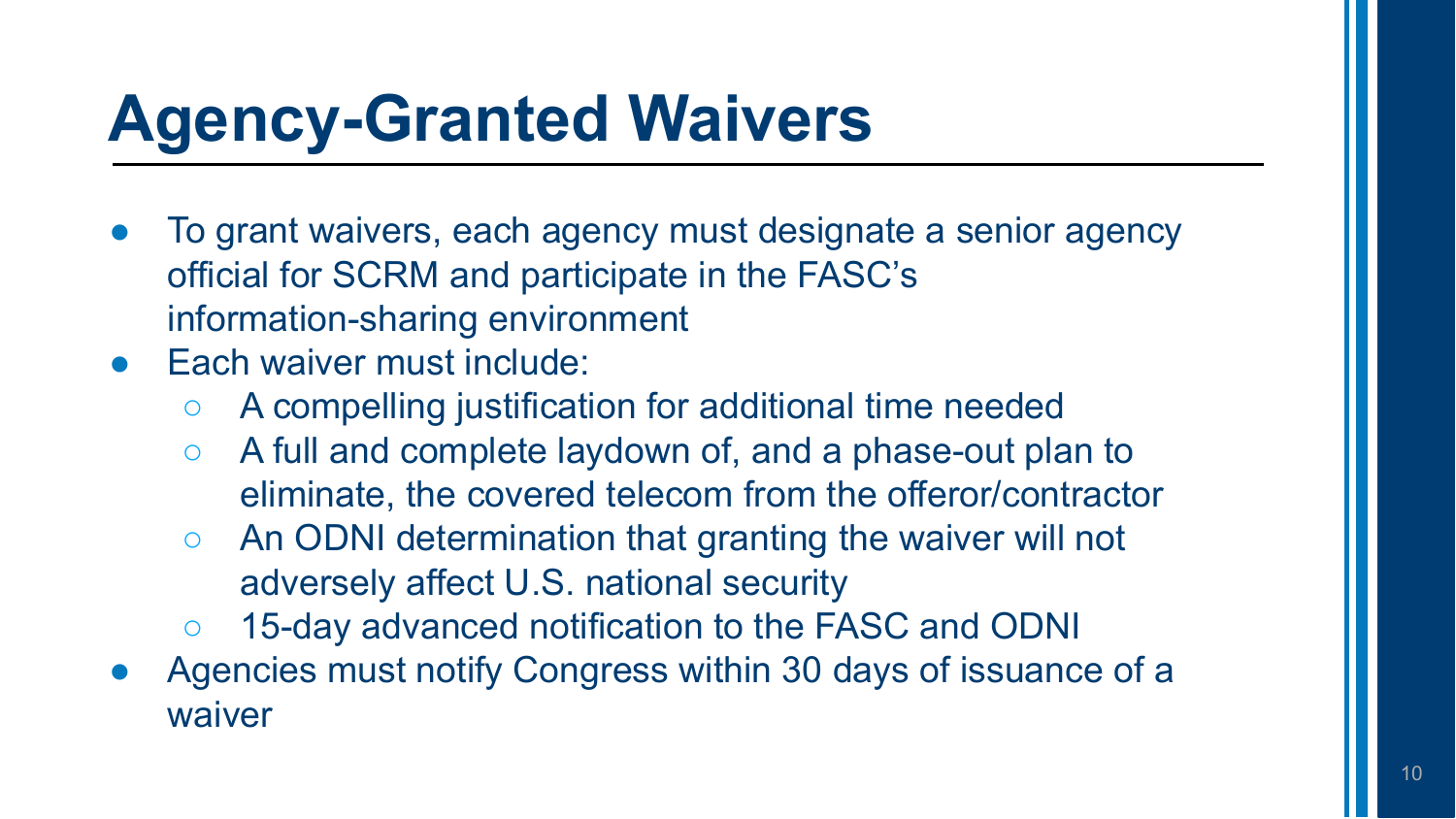# **Things to Think About**

- The Section 889 Part B FAR rule includes a six-step process for industry to follow, which can be grouped into three categories:
	- Determine what equipment and services to check
		- Regulatory Familiarization
		- **Corporate Enterprise Tracking**
	- Determine how to check equipment and services
		- Education
	- What to do if prohibited equipment or services are found
		- Cost of Removal (if the entity independently decides to)
		- Cost of Requesting a Waiver
- Representation (the penultimate step in the FAR rule) was discussed on slides 6 and 7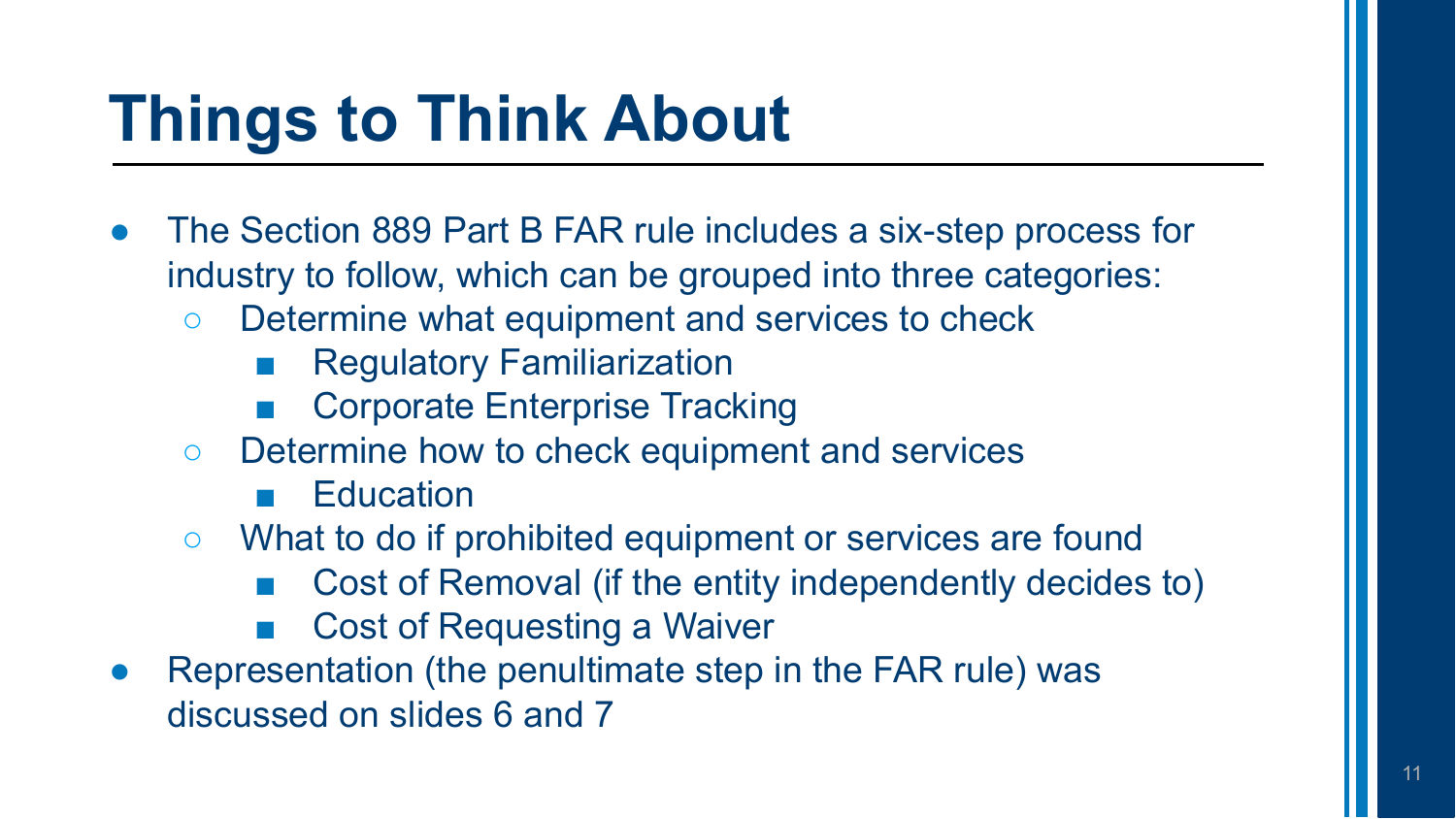## **Determine What to Check**

- Section 889 Part B is about the presence and use of telecommunications equipment and services, **no matter the industry sector**
- What equipment and services need to be checked to determine whether they include any prohibited components?
	- Under Part A, any equipment or services **provided to the Government**
	- Under Part B, any equipment or services **used by the entity**
		- Are overseas elements of your business, affiliates, parents, and subsidiaries part of the same entity?
	- What about equipment an employee uses while working from home or an employee-owned cellular phone?
	- What about equipment used in the development of software?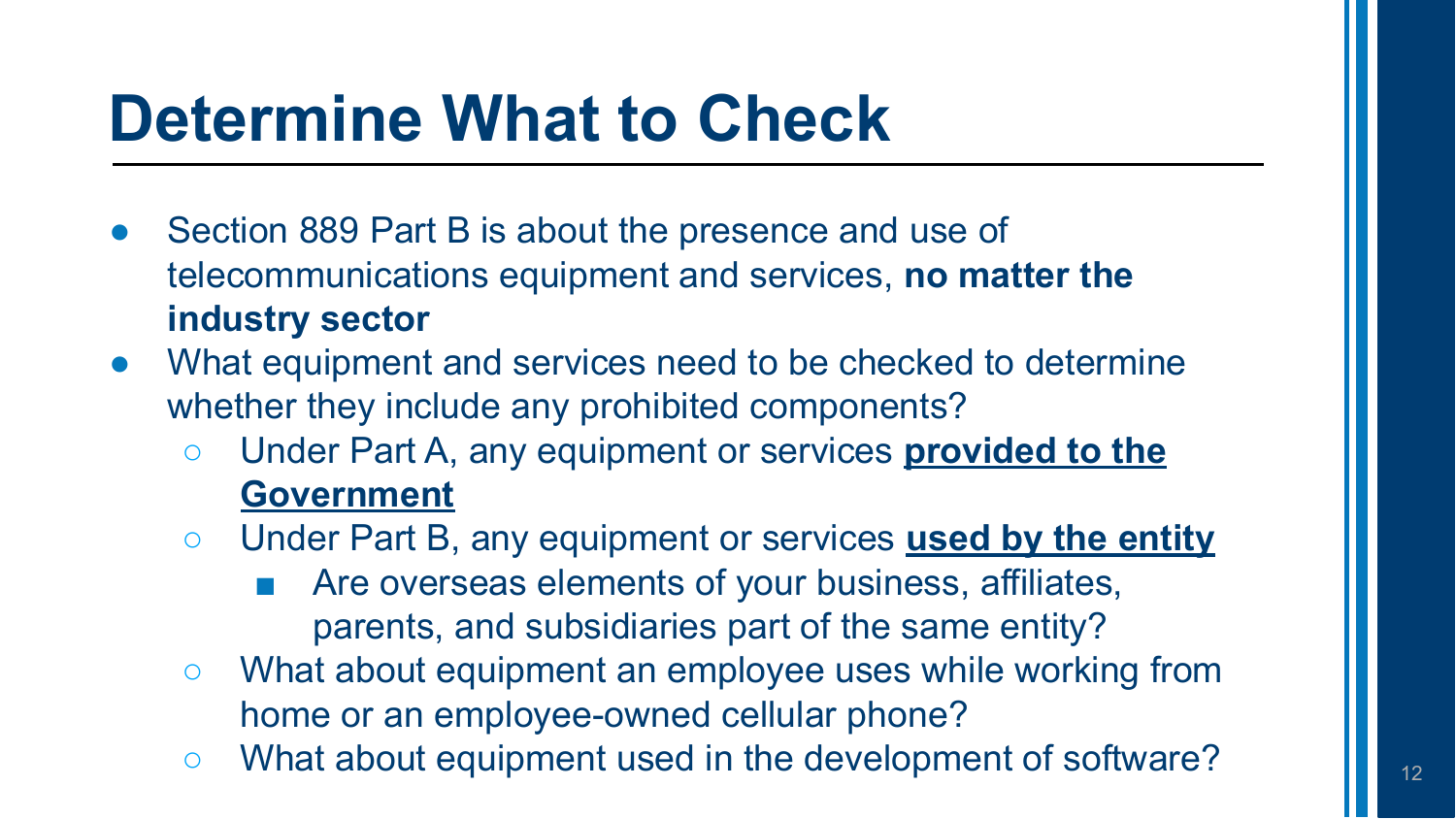## **Determine How to Check**

- What are the best processes and technology to use to identify prohibited equipment and services?
	- $\circ$  Are there automated solutions (e.g., scripts that can identify electronic signatures of prohibited software)?
	- What are the latest technology and best practices to gain visibility into use, across your entire company, of telecommunications equipment or services?
	- How do you identify whether equipment your company uses is prohibited if the equipment is owned or provided by another company, especially if the other company may resist providing information?
		- A reasonable inquiry only requires information already in the entity's possession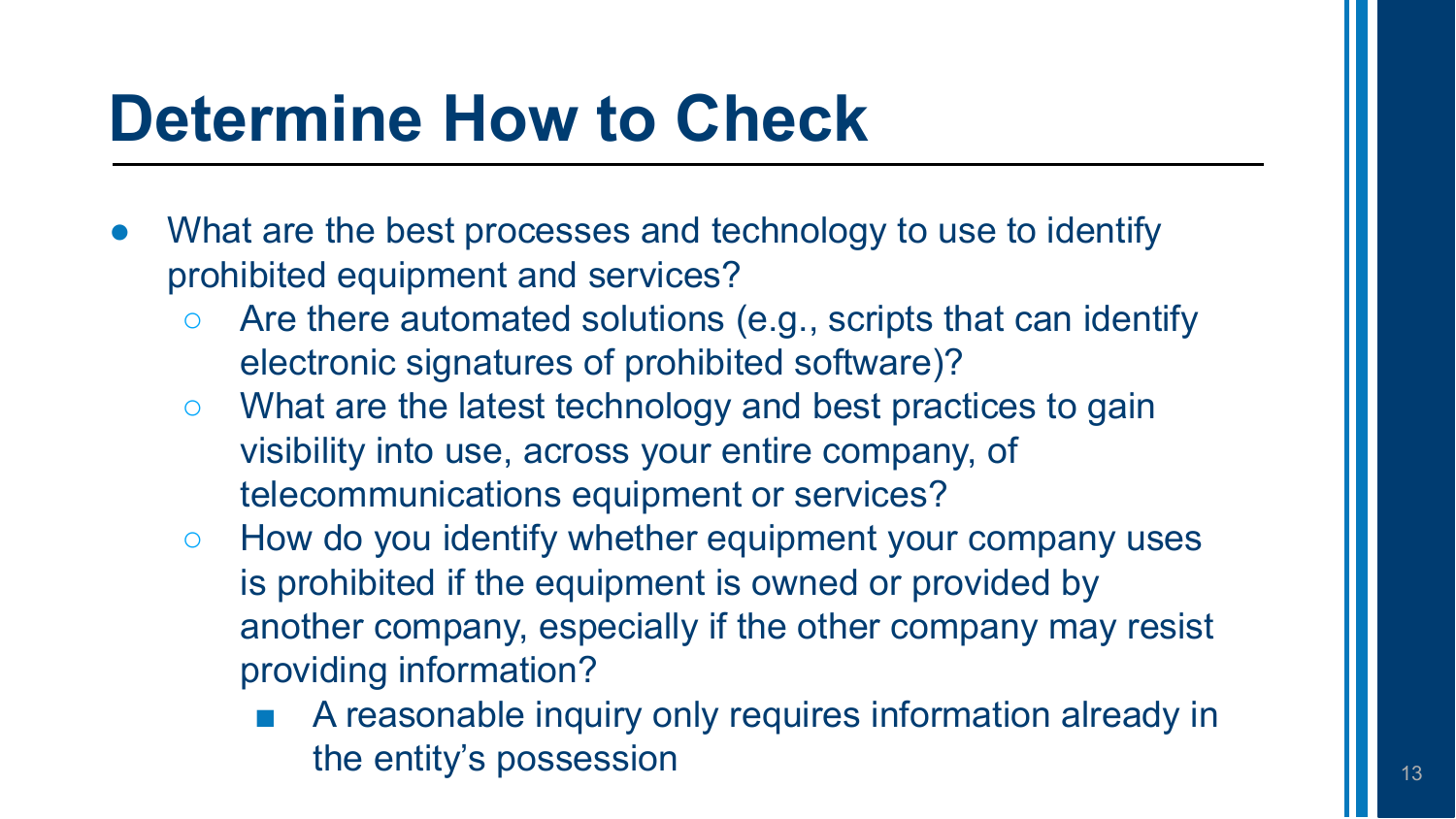# **What if Equipment is Prohibited?**

- When a company identifies prohibited equipment or services, what are the steps to take to replace the equipment or services?
	- What do companies do if their factory or office is located in foreign country where prohibited equipment is prevalent and alternative solutions may be unavailable?
	- What are some best practices (e.g., sourcing strategies) or technologies that can assist companies with replacing prohibited equipment?
	- How long will it take to remove and replace prohibited equipment or services that your company uses?
- Remember, agency (non-ODNI) waivers require a full and complete laydown of the presence of prohibited equipment and a phase-out plan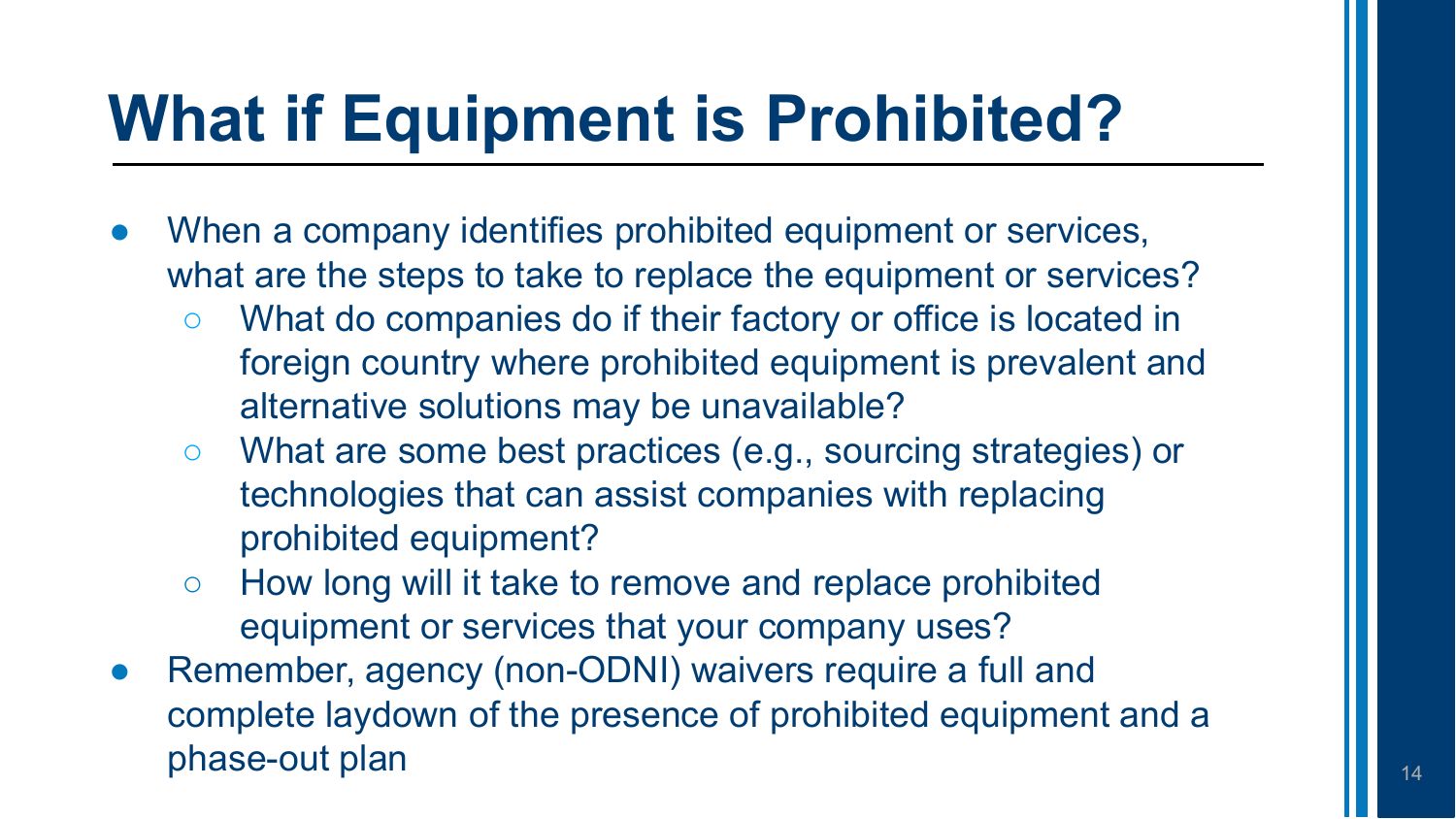## **How to Comment**

- Comments may be submitted at [regulations.gov](http://www.regulations.gov)
	- Search for "FAR Case 2019-009"
	- Select corresponding "Comment Now" link
	- Follow instructions provided
- Once processed, all comments will be publicly viewable on [regulations.gov](https://www.regulations.gov/)
- Comments may be submitted anonymously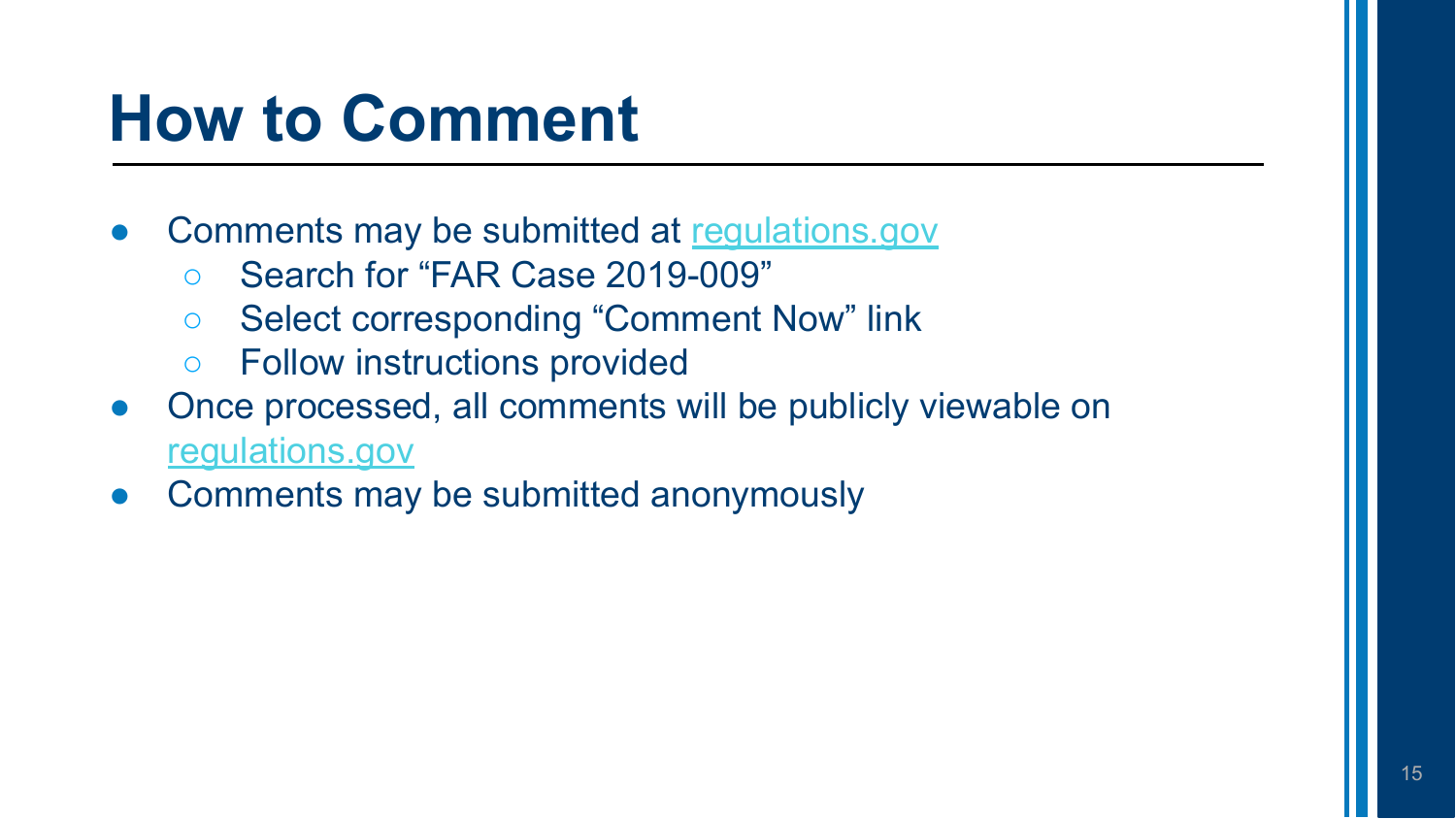## **Questions Included in the FAR Rule**

- There are numerous questions in the FAR rule, including:
	- How much do you estimate it would cost if you decide to cease use of prohibited telecom to come into compliance with the rule?
	- How long will it take if you decide to remove and replace prohibited telecom that your company uses?
	- Are there specific use cases where it would not be feasible to cease use of equipment, system(s), or services that use prohibited telecom?
	- Will this impact your willingness to offer goods and services to the Federal Government?
- Provide comments on how this FAR rule impacts your company's operations and ability to support the Federal Government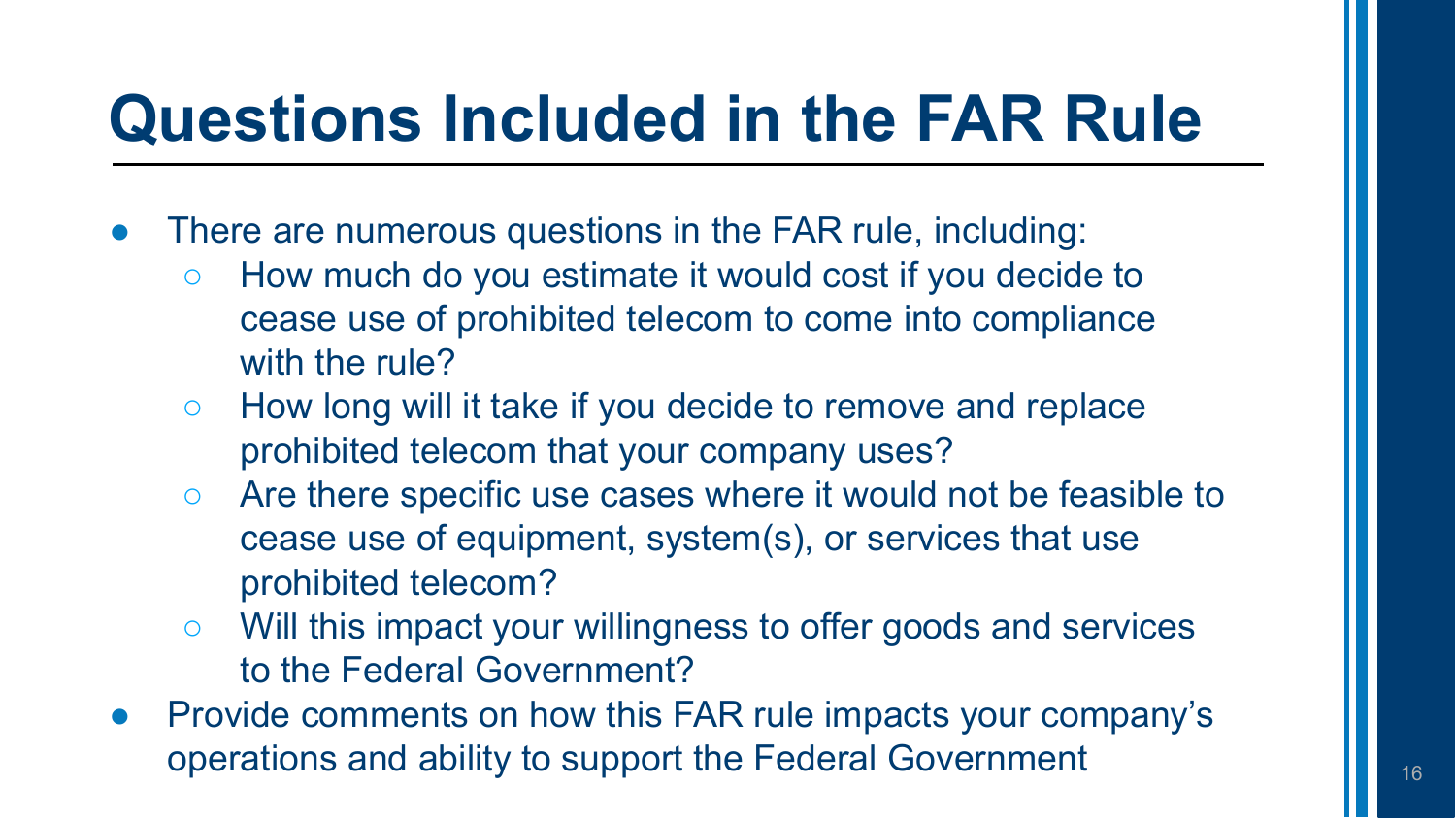# **Additional Questions for Industry**

- What impacts do you see for your major Federal customers?
- Do you have any recommendations for how the Federal Government can best mitigate supply chain risks going forward (e.g., threats that prompted Section 889) while minimizing burden on contractors?
	- How should the Government update its approach?
	- Are there technological solutions or industry best practices the Government should consider?
	- Are there approaches the Government currently uses that are not effective?
- Provide comments on how this FAR rule impacts your company's operations and ability to support the Federal Government